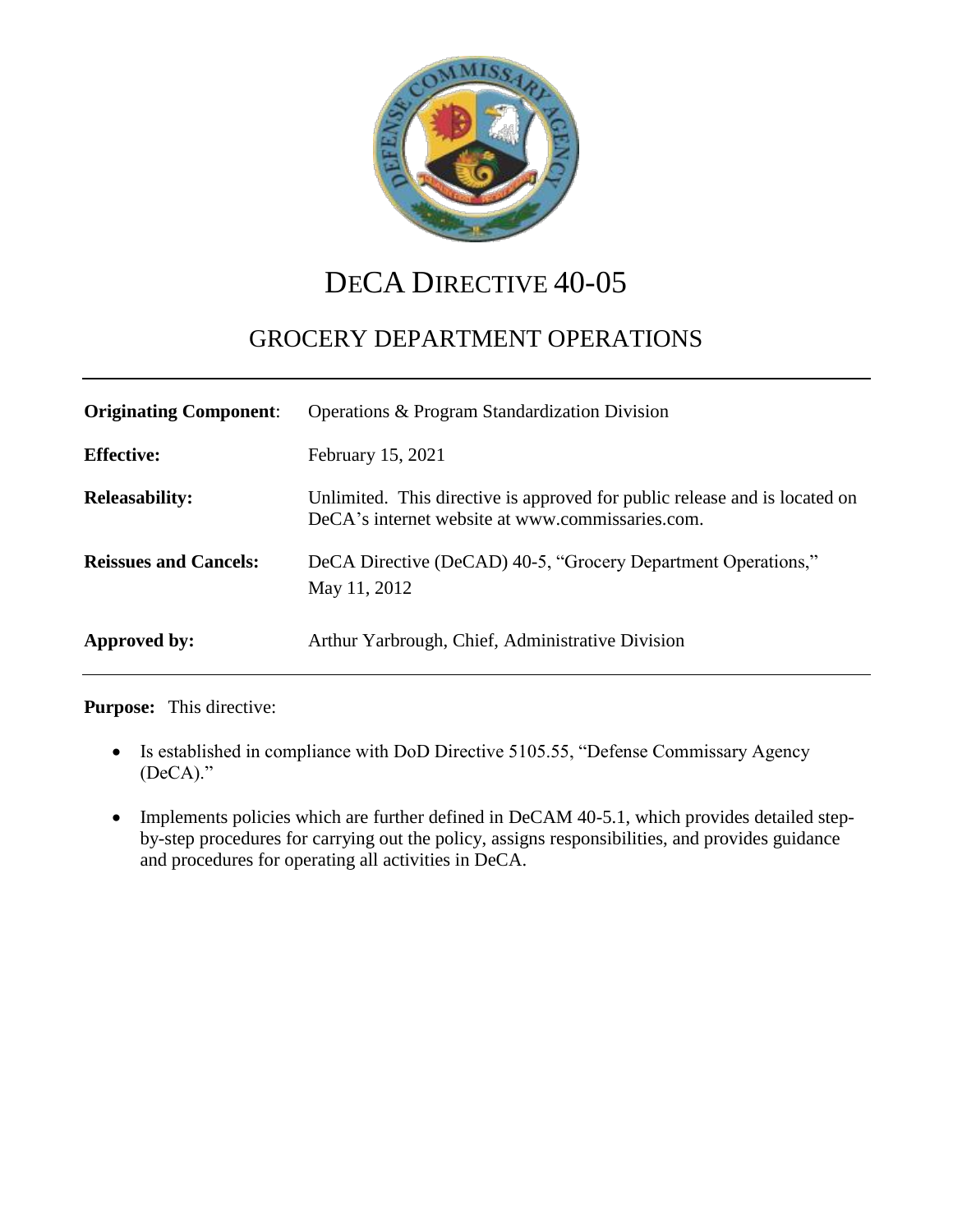# **TABLE OF CONTENTS**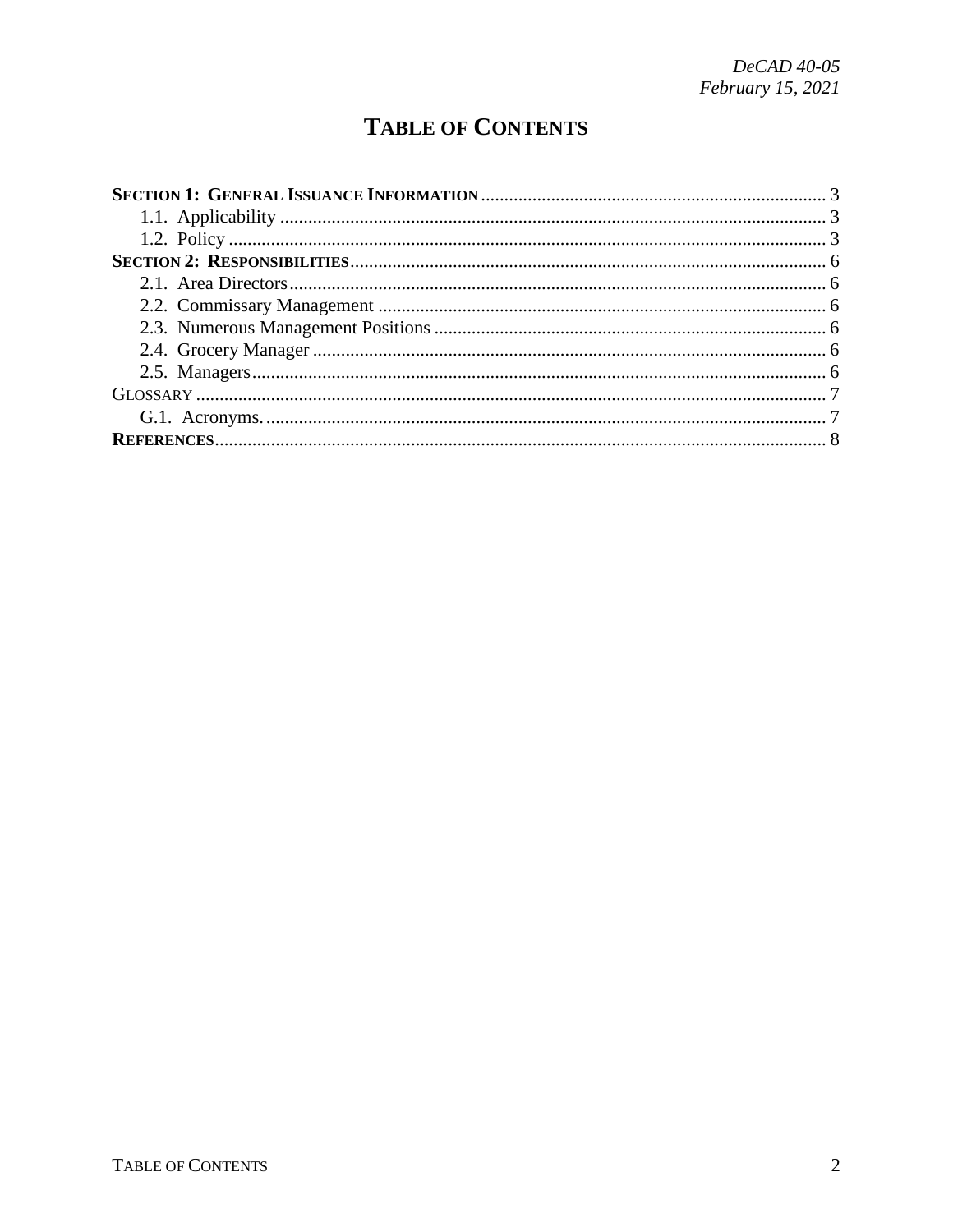## **SECTION 1: GENERAL ISSUANCE INFORMATION**

<span id="page-2-1"></span><span id="page-2-0"></span>**1.1. APPLICABILITY.** This directive applies to all Defense Commissary Agency (DeCA) activities and all DeCA personnel in accordance with (IAW) Department of Defense (DoD) Directive 5105.55. This directive contains internal management control provisions that are subject to evaluation and testing as required by DeCAD 70-2, "Internal Control Program."

#### <span id="page-2-2"></span>**1.2. POLICY.** It is DeCA's policy that:

a. Management. Store director and store management must ensure compliance with the guidance set forth in the policies and procedures that are used to operate DeCA commissary grocery departments. It includes all aspects of accountability, shelf stocking, receiving, personnel training, shelf space management, merchandising, reordering, monitoring vendor stockers, shelf label management, processing damaged merchandise, spot checks on the accuracy of shelf prices, tobacco, and other associated functions including commissary store brands and customer service.

b. Ordering. The store director is responsible for ensuring resale merchandise is ordered in sufficient quantities to support store sales. The store director will appoint, by letter, personnel authorized to approve vendor recommended orders. Orders are placed with the supplier for authorized items from the appropriate distribution source. Commissaries will continue to operate with existing automated systems IAW DeCA policies and procedures.

c. Receiving. Receiving starts the accountability process. It is vitally important that all receiving be accomplished accurately, thoroughly, and according to procedures appropriate to each type of receipt and to each individual locality. The primary purpose of receiving is to ensure DeCA pays for only those goods which have been contracted, ordered, or requested, and that such goods have actually been delivered, ensuring DeCA assets are safeguarded.

d. Backroom Management. Whether managed by in-store personnel, or managed jointly with contract workers, the backroom will be neat, clean, and well organized at all times. Store management is responsible for providing a backroom storage location plan to the commercial activities (CA) contractor, at contract award, and throughout the life of the contract, as changes occur. A structured backroom will assist in inventory control and the reduction of not-in-stock items, and allow better visibility of stock on hand.

e. Stock Management. Authorized items for stocking in DeCA commissaries will be based on store size and linear feet for each category, as determined by DeCA's Sales Directorate or authorized buyers. Published planograms, accessible via RELEX Store Workbench and specific to each commissary, will be utilized to set and manage shelf space. Shelf space should be updated within 30 days following release of a new category planogram for minor changes and based on a reset schedule for major category resets. One time buys, shippers, pallets, and holiday/seasonal items will be authorized for stocking in commissaries based on published promotional events to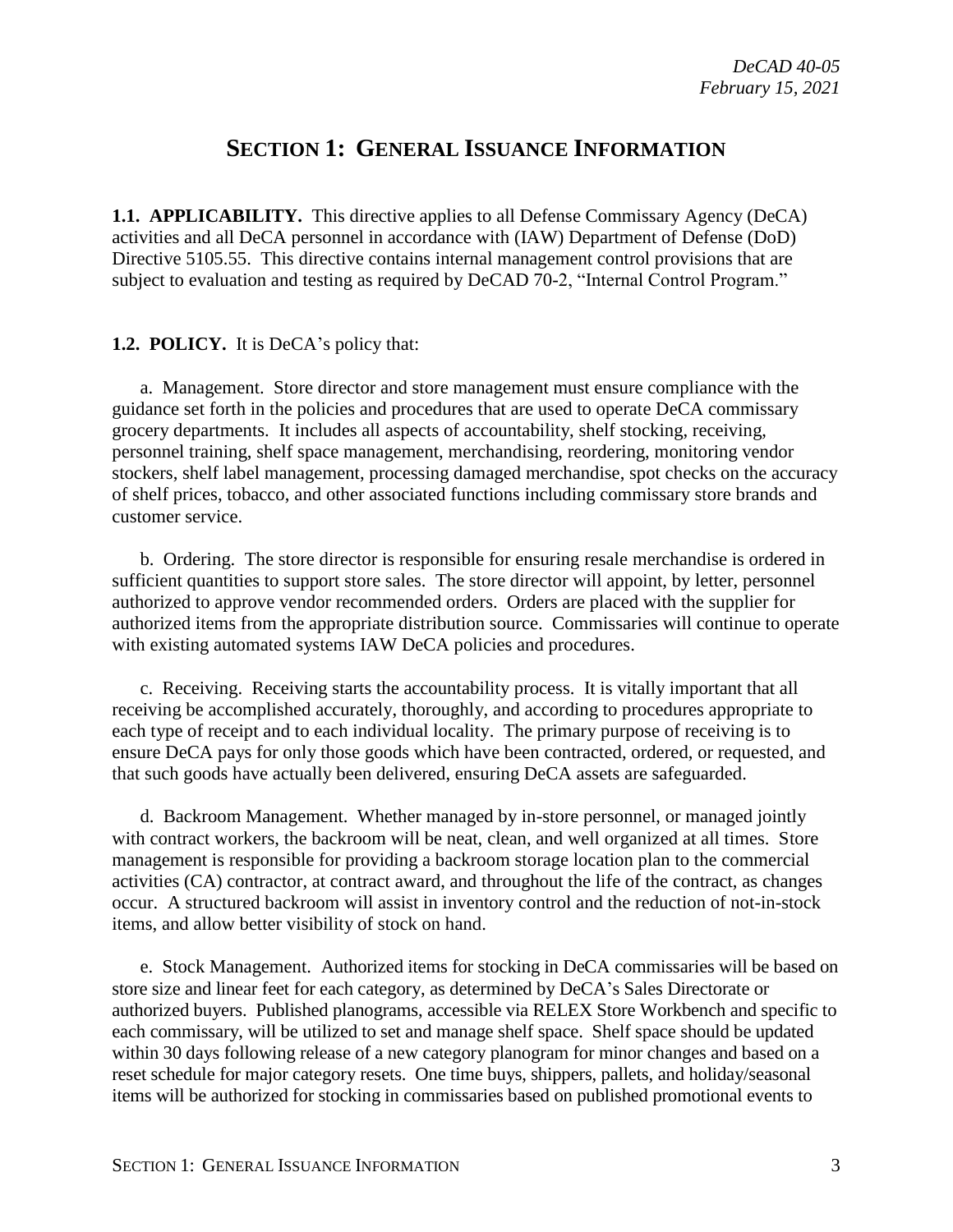support additional sales activities.

f. Shelf Labels. An accurate shelf label, whether electronic or paper, is the tool for communicating prices to customers. An outstanding shelf label management program conveys a positive image of the store to the patron and is essential to inventory accountability.

g. Pricing Verification. Pricing accuracy is a fundamental element of inventory accountability. It will be accomplished by comparing the prices in Store Portal, DeCA Business Systems, the point-of-sale (POS), and the shelf labels or display signage.

h. Freeze and Chill Section. Grocery and contractor personnel will make every effort to store all merchandise within the appropriate storage locations, within 15 minutes of completion of the receiving process. Product is required to be rotated properly using the First In, First Out (FIFO) method. Code dates will be checked when receiving to ensure products have sufficient shelf life remaining for rotation and sale prior to expiration date.

i. Sanitation. Ensure the highest standards of sanitation exist, within the grocery department, at all times. Sanitation practices in all DeCA stores and central distribution centers (CDCs) will be IAW the current edition of the "Food Code, U.S. Department of Health and Human Services" (Reference (e)), and the standards set forth in the CA contract for specified contractor responsible areas. Management will inspect the entire grocery and bakery department, including all equipment, at least once a week for overall general compliance; however, Commissary Contract Monitor (CCM) will inspect contractor responsible areas to ensure specified standards are met, IAW the CA contract.

j. Damaged/Distressed Merchandise. Commissaries will only sell food products that are in good, safe, and edible condition. Edible food items, when approved by a medical food inspector (MFI), may be sold at a reduced price, if the product can be used as originally intended.

k. Merchandise on Medical Hold. Store directors, in conjunction with medical food inspectors, will ensure merchandise identified in a recall is removed from store shelves and placed in an area designated by the store director.

l. Vendor Credit Memorandum (VCM). VCMs will be used by Industry at store level to reduce the price of an item or to credit DeCA for the item entirely.

m. Food Donation Program. Commissaries may donate unmarketable, unsalable, nonperishable, and perishable foods, which have been certified as edible by the MFI, to the following groups:

(1) A charitable not-for-profit food bank designated by the Secretary of Defense as authorized to receive such donations;

(2) A state or local agency that is designated by the Secretary of Defense as authorized to receive such donations;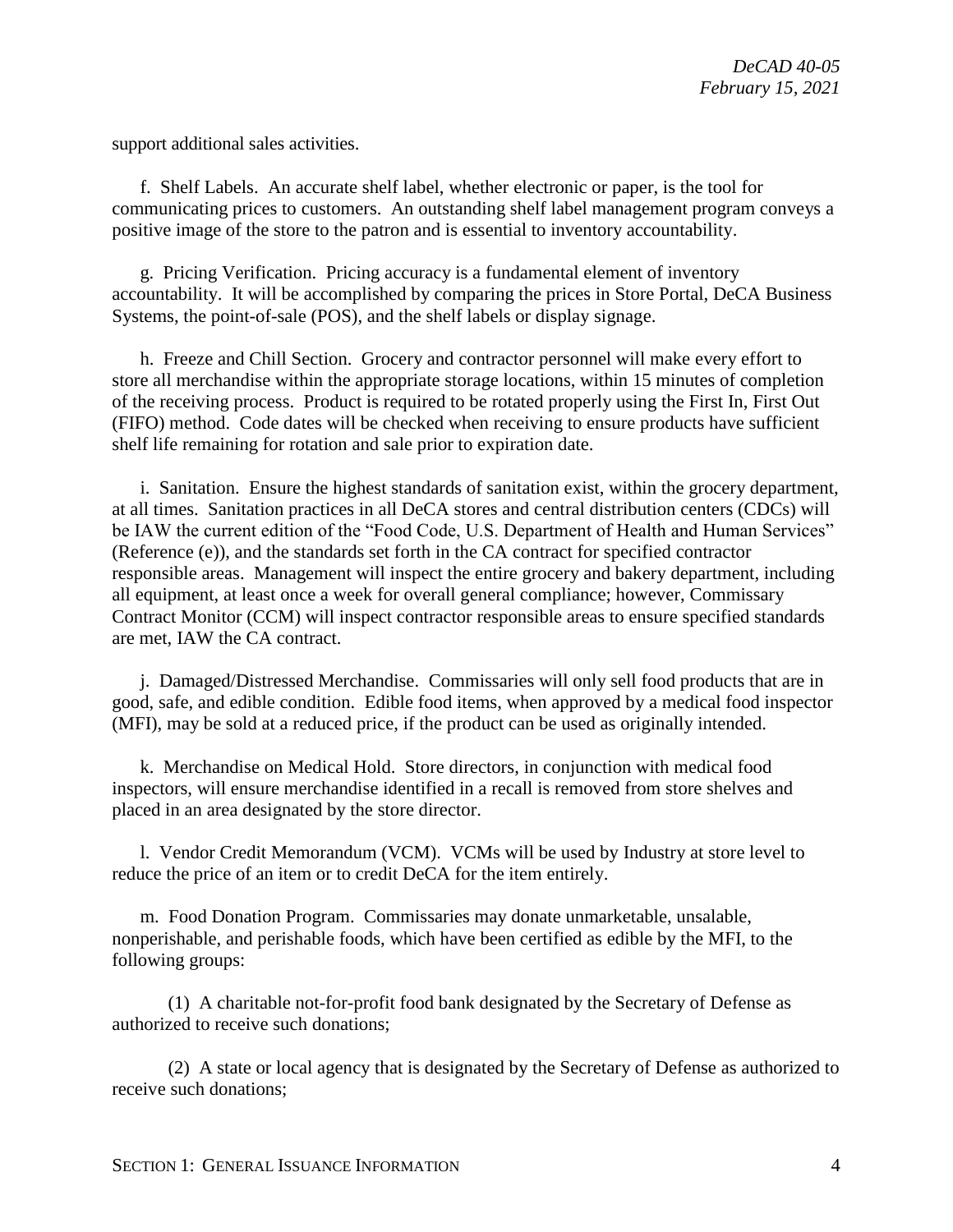(3) A chapter or other local unit of a recognized national veterans organization that provides services to persons without adequate shelter, or

(4) A not-for-profit organization that provides care for homeless veterans and is designated by the Secretary of Veterans Affairs as authorized to receive such donations.

n. Tobacco. As the result of the DoD policy change, effective November 1, 1996, tobacco products are an exchange category in commissaries, and are sold as consigned exchange inventory at exchange prices.

o. Prizes, Gifts, and Donations. DeCA employees, baggers, sales representatives, vendor stockers, other employees, contractors and their employees, or any family member are not authorized to enter Industry-sponsored promotional contests in commissaries; nor are they permitted to accept promotional proceeds from any commissary promotional activity.

p. Promotional Program and Displays. Promotional programs drive overall store sales and greatly increase the sales lift of items selected for promotion. Maximum participation in promotional programs is expected for all stores. Proper execution of the sales promotions involves proper preplanning, ordering, building attractive displays, and product on display throughout the entire period.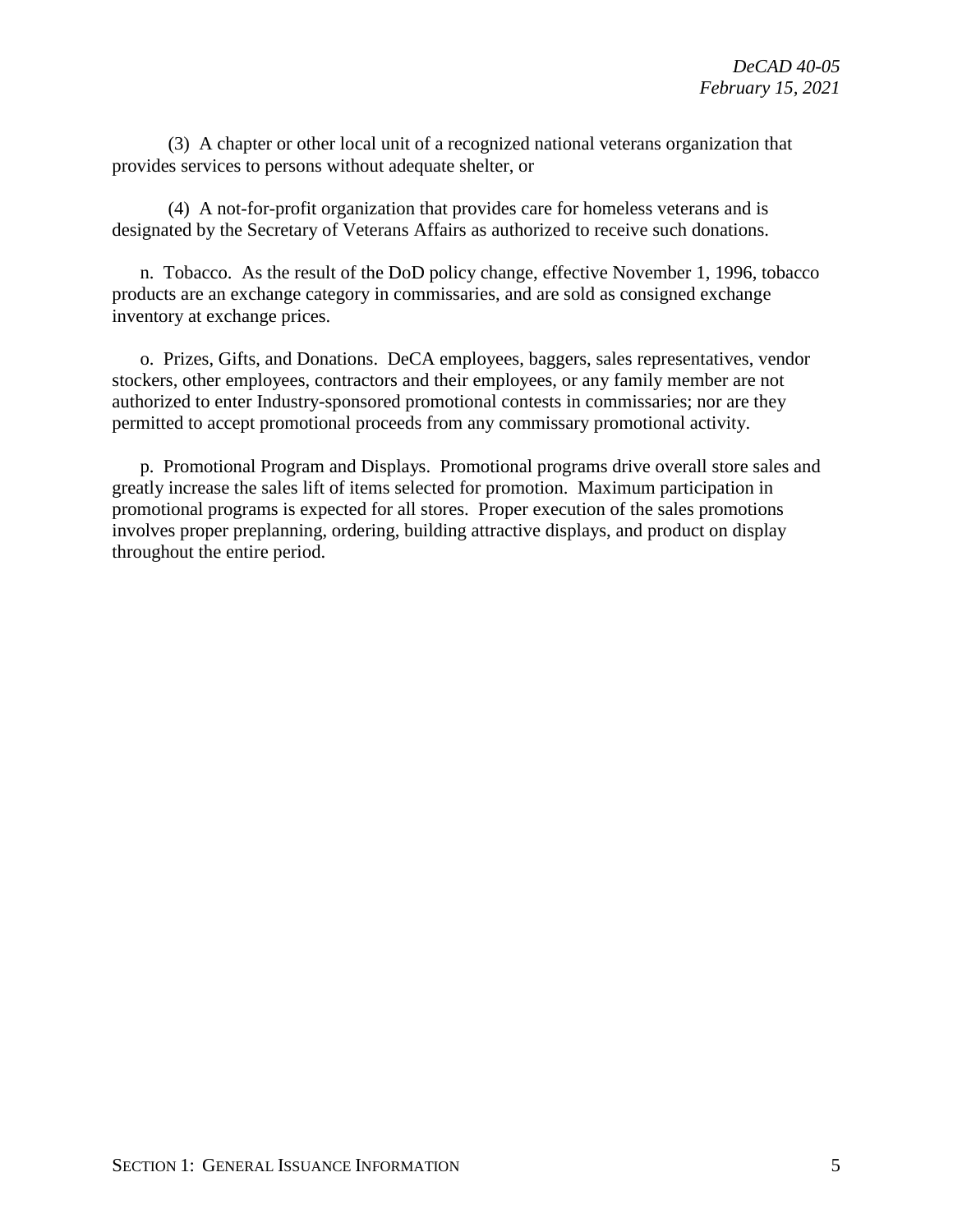## **SECTION 2: RESPONSIBILITIES**

<span id="page-5-0"></span>**2.1. AREA DIRECTORS.** Area directors are accountable for the implementation of this directive in all commissary activities assigned to their designated geographical areas. This directive may be supplemented, as necessary, to provide additional guidance, with prior approval from Headquarters (HQ) DeCA Operations Guidance and Program Standardization Division (SOSG).

**2.2. COMMISSARY MANAGEMENT**. Commissary management will implement this Directive and provide required reports and other information, as directed.

**2.3. NUMEROUS MANAGEMENT POSITIONS.** Numerous management positions, such as assistant store director, store administrator, perishable manager, semi-perishable manager, store manager, supervisory store associate, and grocery manager supervise the grocery department. For purposes of this directive, the term "grocery manager" will be used. All grocery management personnel must ensure they are good stewards of government funds, and safeguard government property, equipment, and goods for sale in the store.

**2.4. GROCERY MANAGER.** The grocery manager is responsible for the operation of the largest department in the commissary and supervises government personnel engaged in myriad duties. While the duties are extremely varied and complex, several responsibilities such as inventory control, merchandising, shelf stocking, sanitation, safety, and security are critical to the overall operation of the commissary. Safety requirements contained in DeCAD 30-17, "Safety and Occupational Health Program," and DeCAM 30-17.1, "Safety and Occupational Health Program Manual," and security requirements contained in DeCAD 30-18 w/C5, "Defense Commissary Agency Security Programs," must be adhered to.

**2.5. MANAGERS.** Managers will wear a two-line name tag containing full name and position title. All civilian employees who work in the sales store area will wear a name tag containing their first name. Contract employees and vendor stockers will wear DeCA-provided badges which clearly identify them as contractor employees or vendor stockers working within the commissary, regardless of the location within the store they are working. Clip-on badges are acceptable. Government employees assigned exclusively to back-up storage areas will be exempt from wearing name tags with metal pins on the back, for safety reasons.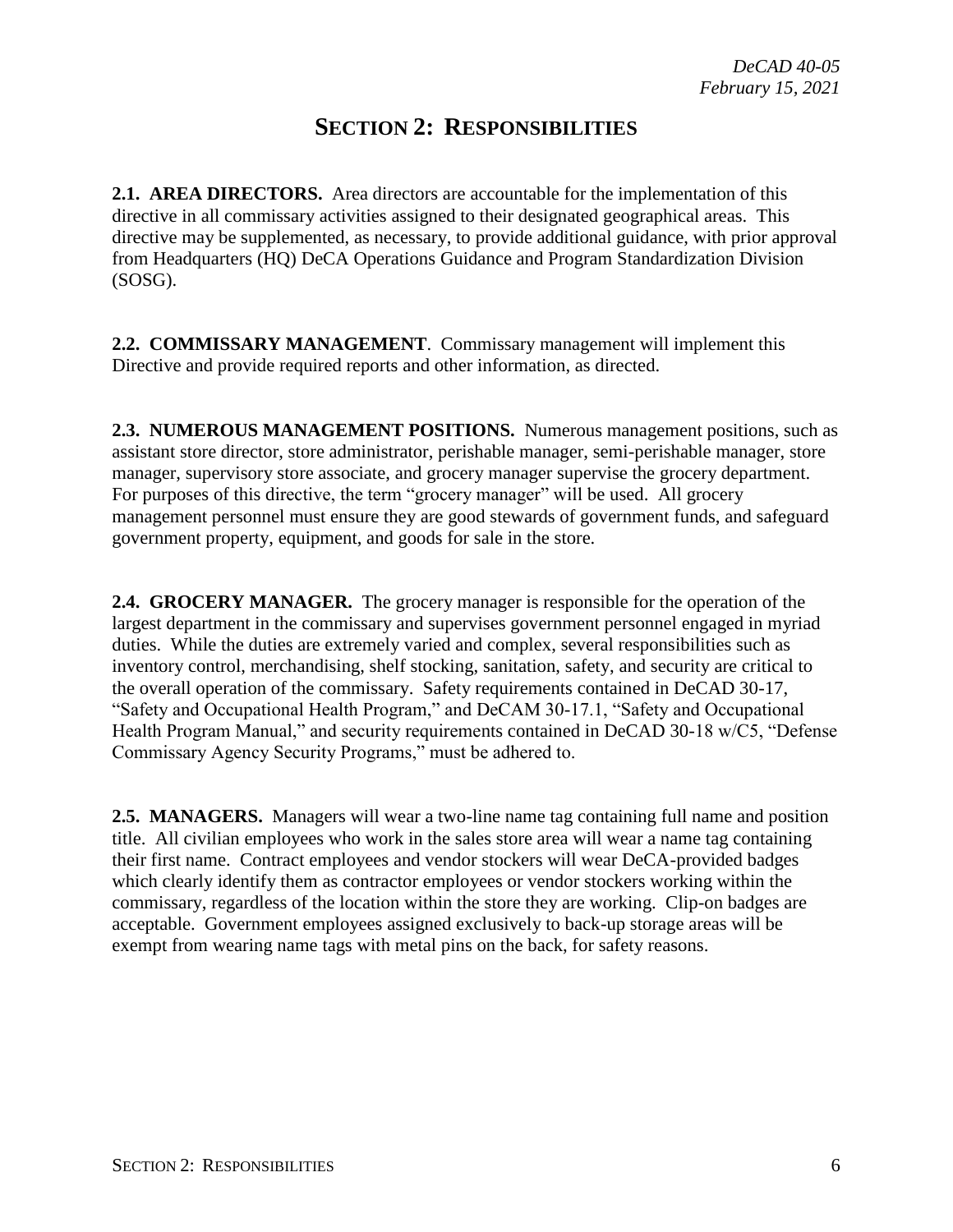*DeCAD 40-05 February 15, 2021*

## **GLOSSARY**

### <span id="page-6-1"></span><span id="page-6-0"></span>**G.1. ACRONYMS.**

| <b>CA</b>    | <b>Commercial Activities</b>                                    |
|--------------|-----------------------------------------------------------------|
| <b>CCM</b>   | <b>Commissary Contract Monitor</b>                              |
| <b>COPPS</b> | Commissary On–Line Product Pricing and System                   |
| <b>DeCA</b>  | <b>Defense Commissary Agency</b>                                |
| <b>DeCAD</b> | <b>Defense Commissary Agency Directive</b>                      |
| <b>DeCAM</b> | Defense Commissary Agency Manual                                |
| <b>DIBS</b>  | DeCA Interactive Business System                                |
| DoD          | Department of Defense                                           |
| HQ           | Headquarters                                                    |
| <b>IAW</b>   | In Accordance With                                              |
| MFI          | Medical Food Inspector                                          |
| <b>POS</b>   | Point-of-Sale                                                   |
| <b>SOSG</b>  | <b>Operations Guidance and Program Standardization Division</b> |
| <b>VCM</b>   | Vendor Credit Memorandum                                        |
|              |                                                                 |